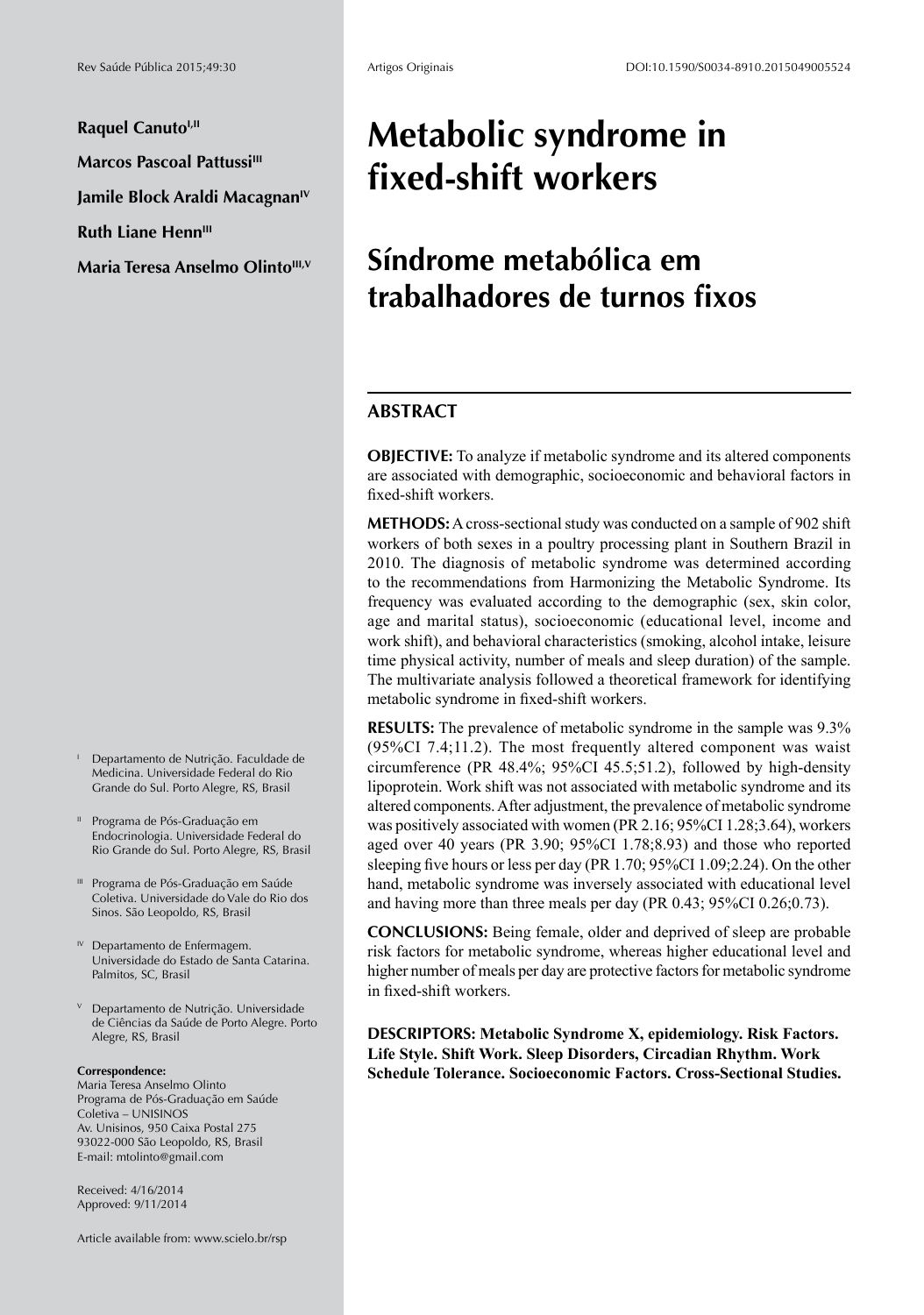#### **RESUMO**

**OBJETIVO:** Analisar se síndrome metabólica e seus componentes alterados estão associados a fatores demográficos, socioeconômicos e comportamentais em trabalhadores de turnos fixos.

**MÉTODOS:** Estudo transversal com amostra de 902 trabalhadores de turnos, de ambos os sexos, de um frigorífico de frango do sul do Brasil, em 2010. O diagnóstico da síndrome metabólica foi determinado pelas recomendações do *Harmonizing the Metabolic Syndrome;* e sua frequência foi avaliada segundo características demográficas (sexo, cor de pele, idade e estado civil), socioeconômicas (escolaridade, renda e turno de trabalho) e comportamentais (tabagismo, consumo de álcool, atividade física de lazer, número de refeições/dia e duração do sono). A análise multivariada seguiu um modelo conceitual de determinação da síndrome metabólica em trabalhadores de turnos fixos.

**RESULTADOS:** A prevalência de síndrome metabólica foi 9,3% (IC95% 7,4;11,2). O componente mais frequentemente alterado foi a circunferência da cintura (RP 48,4%; IC95% 45,5;51,2), seguido pela lipoproteína de alta densidade. O turno de trabalho não esteve associado à síndrome metabólica e aos seus componentes alterados. Após ajustes, a prevalência da síndrome metabólica foi positivamente associada ao sexo feminino (RP 2,16; IC95% 1,28;3,64), a trabalhadores com 40 anos ou mais (RP 3,90; IC95% 1,78;8.93) e àqueles que reportaram dormir cinco horas ou menos por dia (RP 1,70; IC95% 1,09;2,24). Por outro lado, a síndrome metabólica esteve negativamente relacionada à escolaridade e a fazer mais do que três refeições por dia (RP 0,43 IC95% 0,26;0,73).

**CONCLUSÕES:** Ser mulher, possuir idade mais avançada e ter privação de sono mostraram-se potenciais fatores de risco para síndrome metabólica, enquanto ter maior escolaridade e realizar maior número de refeições/dia foram fatores de proteção para síndrome metabólica em trabalhadores de turnos fixos.

**DESCRITORES: Síndrome X Metabólica, epidemiologia. Fatores de Risco. Estilo de Vida. Trabalho em Turnos. Transtornos do Sono do Ritmo Circadiano. Tolerância ao Trabalho Programado. Fatores Socioeconômicos. Estudos Transversais.**

## **INTRODUCTION**

Metabolic syndrome (MetS) describes a group of metabolic abnormalities including blood glucose changes, increased blood pressure, high triglycerides, reduced high-density lipoprotein and abdominal obesity,<sup>1</sup> which are associated with an increased risk of developing diabetes mellitus type 2 and cardiovascular disease as well as increased mortality.26

The increased prevalence of MetS worldwide has been attributed to changes in lifestyle, particularly with regard to new eating patterns and sedentarism.3,13 However, modern life has also brought changes to the work environment. Working hours that once occurred during the daytime were extended in the last decades for a large number of services and production areas. Moreover, it is estimated that in some European countries up to 30.0% of workers are exposed to shifts.<sup>21</sup>

Over the last decade, several studies have investigated the relationship between shift work and MetS, reporting a fivefold increase in the risk of developing MetS in shift workers compared with day-shift workers.19 A recent systematic review of observational studies on the topic concluded that there is insufficient evidence of the relationship between shift work and MetS. The authors also emphasized the importance of studying other risk factors that may be involved in the complex causal chain linking shift work to MetS.<sup>5</sup>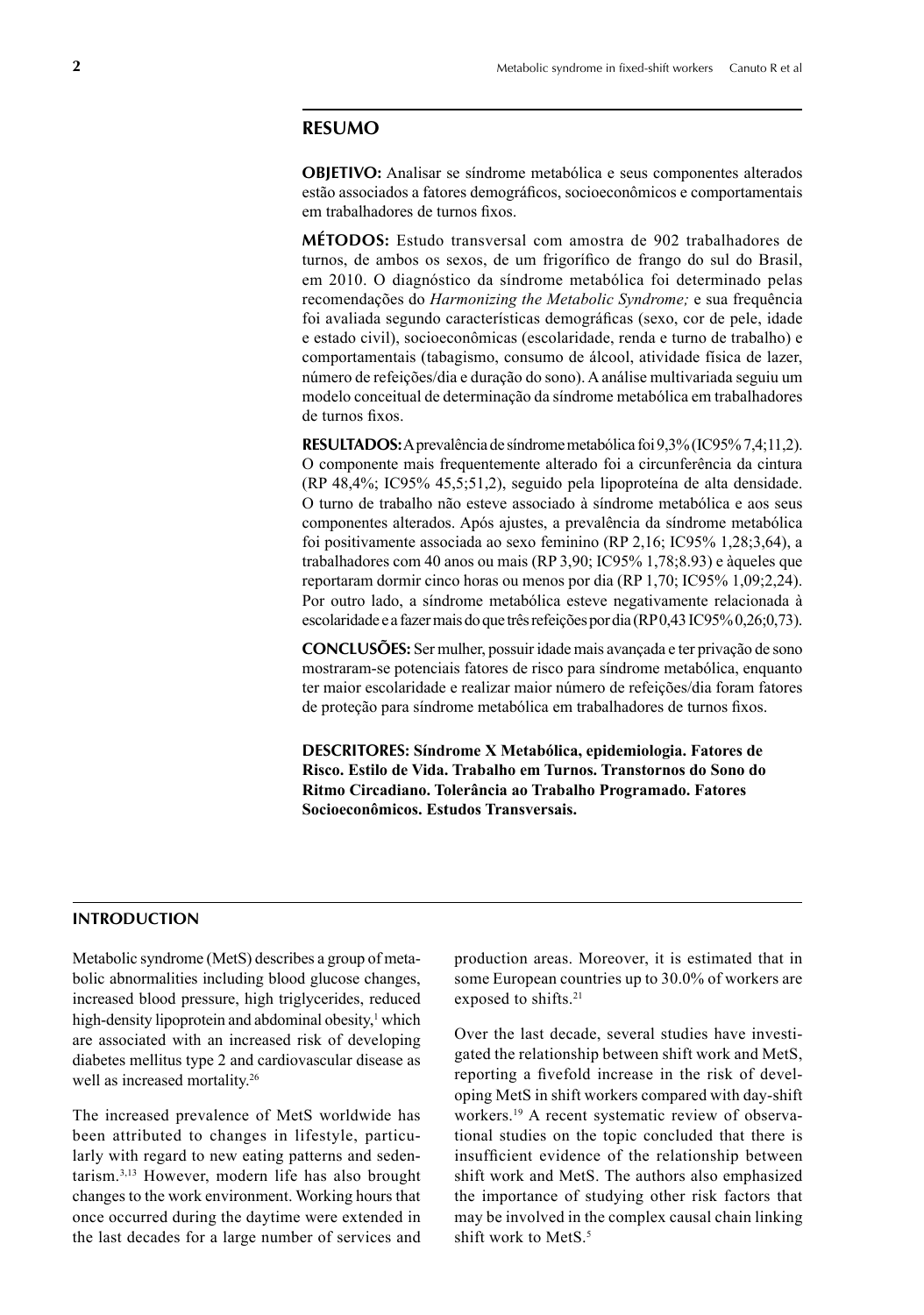The aim of this study was to analyze if MetS and its altered components are associated with demographic, socioeconomic and behavioral factors in fixed-shift workers.

#### **METHODS**

This cross-sectional study was conducted with workers from the production area of a poultry processing plant located in Southern Brazil that operates 24h a day. The workers were of both sexes and aged 18 to 50 years. Those who had worked at the company for less than six months, pregnant women and workers who were on a leave for more than 10 days were excluded from the sample.

The company employs 2,645 workers who live in the city where the company is located and in six neighboring cities. For logistical reasons, such as distance and urban area, all of the employees living in the municipality of the headquarters ( $n = 710$ ) and in the two closest municipalities  $(n = 192)$  were included, summing to a sample size of 902 workers. The initial sample size was estimated for the obesity outcome and for exposure to shift work. Thus an *a posteriori* estimation of power was performed. Considering 80.0% power and a significance level of 5%, this sample had the power to show differences of 75.0% in the MetS prevalence between day and night shift workers.

MetS was diagnosed according to the recommendations outlined in the document Harmonising the Metabolic Syndrome.<sup>1</sup> Workers who had at least three of the following were classified as patients with MetS: waist circumference  $\geq 94$  cm in men and  $\geq 80$  cm in women (these cut-off points were used because of the high proportion of German ancestry among the population); blood pressure (systolic pressure/diastolic pressure)  $\geq$  130/85 mmHg or hypertension diagnosed by a physician and confirmed by medication use; high-density lipoprotein (HDL) concentration  $<$  40 mg/dL in men and  $<$  50 mg/dL in women; triglycerides (TG)  $\geq$  150 mg/dL; and fasting blood glucose ≥ 100 mg/dL or diabetes mellitus type 2 (DM2) diagnosed by a physician and confirmed by medication use. Additionally, each component was classified using these cut-off points, and their distributions in the sample were investigated.

Waist circumference measurement was performed at the midpoint between the last rib and the iliac crest using an inextensible tape measure with 1 mm accuracy. It was performed twice, with subsequent estimation of the mean. Blood pressure was measured twice with the aid of a digital automatic device (OMRON model HEM 711 ACINT), also with subsequent estimation of the mean. HDL, TG and fasting glucose were measured in blood samples obtained from the median cubital vein of the forearm after a 12h fast; blood analysis was performed in a biochemical analysis laboratory located in the region where the workers lived.

Information on the work shifts was collected at the company and confirmed by the workers during an interview, and shifts were categorized into day and night. Workers who performed more than 90.0% of their workday in the night/dawn shift, i.e., who started working at 5 pm, were considered night workers, and those who began their workday at 6 am were considered day workers. The company's work schedule was 44 h/week, and workers had one day off, either Saturday or Sunday.

A structured, standardized and pre-coded questionnaire was used to collect demographic, socioeconomic and behavioral data; workers were interviewed at home by trained interviewers. The following sociodemographic variables were analyzed: sex (female; male), skin color (white; other), marital status (without partner; with partner) and age, which was collected in completed years and categorized into quintiles. The socioeconomic variables investigated were the following: education ( $1<sup>st</sup>$  to  $4<sup>th</sup>$  grade of elementary education;  $5<sup>th</sup>$  to  $8<sup>th</sup>$  grade of elementary education; incomplete secondary education; complete secondary education or more) and income, which was referred to as household income and categorized into quartiles of income *per capita*. The behavioral variables measured were the following: practice of leisure time physical activity, categorized as active ( $\geq 150$  min/week) and inactive ( $\leq 150$  min/week); smoking (never smoked; ex-smoker; smoker); alcohol intake, which was collected as quantity and type of beverage consumed and categorized according to daily alcohol consumption (no drinking; mild to moderate drinking: < 15 g/day for women and  $<$  30 g/day for men; heavy drinking:  $\geq$  15 g/day for women and  $\geq$  30 g/day for men);<sup>18</sup> and number of meals per day ( $\leq$  3 meals/day;  $>$  3 meals/day). To determine the number of hours of sleep per night ( $\le 5h$ ;  $\ge 5h$ ), workers were asked at what time they usually went to sleep and when did they wake up.

In bivariate, stratified by shift (night/day), and multivariate analysis, Poisson regression with robust variance was used to estimate the prevalence proportions and their respective 95% confidence intervals (95%CI). Variables with a significance level greater than 20% in crude analysis were considered potential confounders, and were included in the multivariate analysis, which followed a conceptual model defined *a priori*. 23 In this model, the decision on the variables to be included in the analysis followed the probable hierarchy between the variables in the causal chain of MetS identification among fixed-shift workers. The variables were entered into the multivariate model according to determination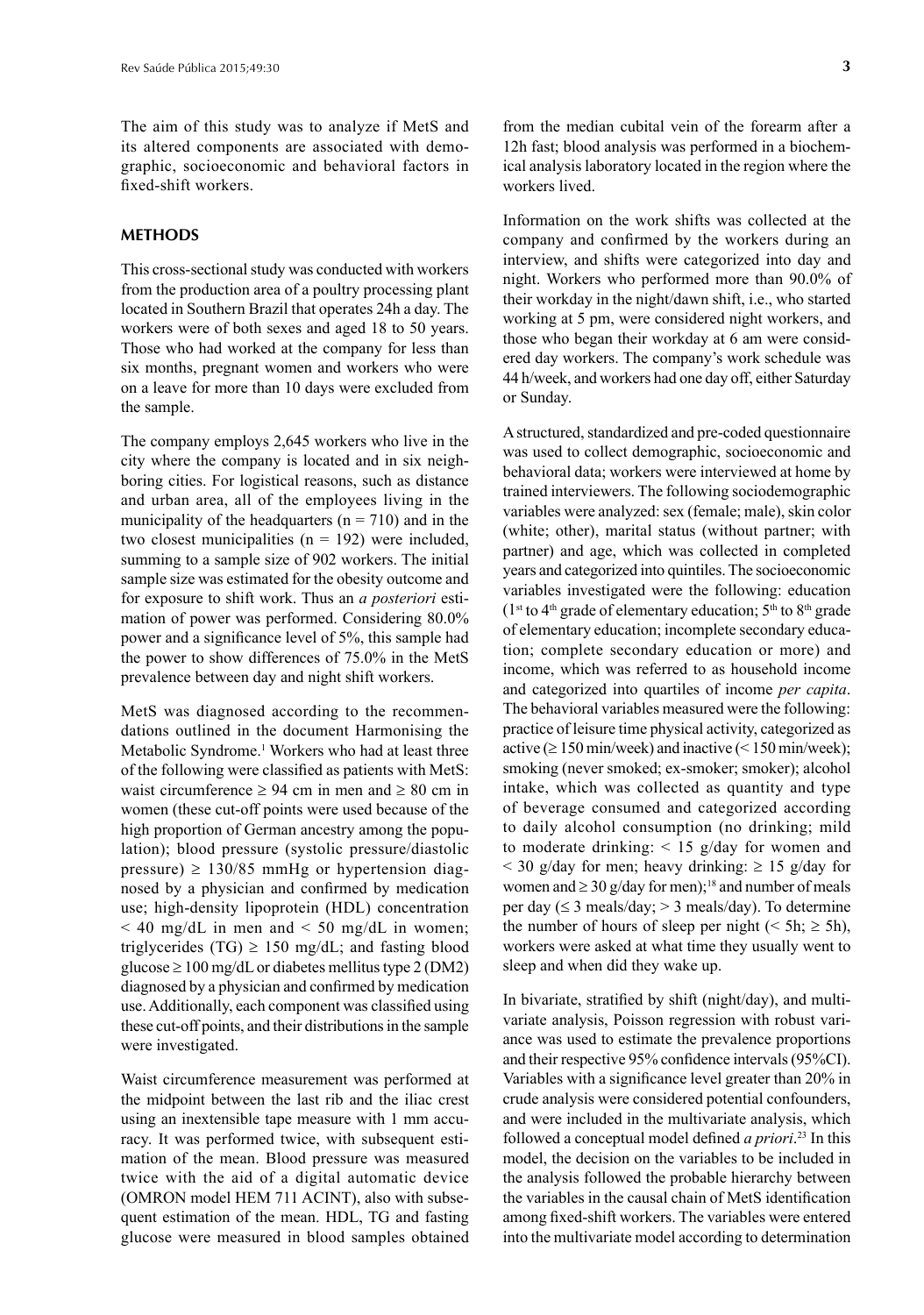level (distal, intermediate and proximal). Those at the distal level were the first to be included in the model because they would affect the outcome but would not be determined by variables that were intermediate and proximal to the outcome. Every variable that had a significance level of  $p \le 0.20$  was kept in the model and considered a potential confounder for variables of the next determination level. Thus, demographic variables were included in the first level. In the next level (2nd level), socioeconomic variables were included, in addition to those variables that were significant to the top level ( $1<sup>st</sup>$  level). In the  $3<sup>rd</sup>$  level, behavioral variables and those potential confounders from the upper levels (i.e., intermediate and distal) were included. Finally, those variables that showed  $p \le 0.05$  after adjustment in the multivariate model were considered to be associated with MetS. Additionally, possible interactions between the shift worked and behavioral variables were investigated.

The current study was conducted in compliance with all ethical standards for research with human beings and was approved by the Research Ethics Committee of Universidade do Vale do Rio dos Sinos, as recommended by Resolution 196/96.

#### **RESULTS**

The mean age of the workers was  $31$  years (SD = 8.7). The majority of the sample consisted of women (65.9%) and night workers (63.0%), and 48.0% of the workers were in the level of complete secondary education or more. The average time working for the company was 68 months ( $SD = 58.0$ ).

The prevalence of MetS in the sample was 9.3% (95%CI 7.4;11.2), and the most frequently altered component was waist circumference, followed by HDL. Table 1 shows the frequency of altered MetS components according to sociodemographic and behavioral characteristics. Female workers showed a higher frequency of increased waist circumference and low HDL levels than male workers, who showed a higher frequency of altered fasting glucose. Younger workers, aged 18 to 22 years, had the highest proportion of low HDL. Conversely, older workers showed the highest proportion of high waist circumference, blood pressure and TG. This was also observed in workers with less education. Altered fasting glucose was more frequent among workers in the second income quartile. Finally, behavioral characteristics, such as fewer meals and less sleep, were associated with a higher prevalence of high waist circumference, blood pressure and TG. Work shift was not associated with the altered MetS components.

Table 2 shows the prevalence of MetS according to sample characteristics and crude and adjusted prevalence ratios. We found a higher prevalence of MetS

in workers aged  $\geq 40$  years (18.0%) and in the lower levels of education (16.0%). After adjustment at the three multivariate model levels, women, workers aged  $\geq$  40 years and workers who reported sleeping five or fewer hours per day were more likely to have MetS. Conversely, workers with a higher education level who had more than three meals per day showed a lower prevalence of MetS. We did not find any interaction with the number of meals and sleep duration in the homogeneity test. We performed a stratified analysis by work shift (day and night) and found results for night shift workers similar to those of the total sample; however, considering the stratus of day shift workers, we found a higher prevalence ratio for 40-year-old workers (PR = 9.83; 95%CI 1.20;80.18).

The relationship between work shift and sleep duration was also investigated. All employees (100%) who reported sleeping five or fewer hours per night were night shift workers.

#### **DISCUSSION**

In this study, the occurrence of MetS was associated with sex, age, educational level, dietary habits and sleep duration. When studied separately, the altered components of MetS were mostly associated with sociodemographic characteristics; however, only waist circumference and blood pressure were associated with altered behavioral characteristics.

The factors associated with the occurrence of altered MetS components among workers in this study corroborate the findings of other population-based studies,<sup>9,10</sup> except for the levels of HDL and fasting glucose. Traditionally, HDL levels below the reference value have been associated with increasing age, especially among women.<sup>2</sup> However, in the present study, we found a higher prevalence of low HDL among younger workers (18 to 22 years). One could conclude that older workers have a healthier diet than younger workers.<sup>4</sup>

Regarding fasting glucose, we found the most altered values among men and workers aged 32 to 39 years. However, a greater frequency of altered fasting glucose levels would be expected among workers aged over 40 years, as the literature indicates that increased levels of blood glucose are associated with increasing age.12,22 Thus, one hypothesis is that younger workers (32 to 39 years) might be less alert to blood glucose alterations than workers aged over 40 years, and older workers possibly do more routine tests.

This study also aimed to investigate factors associated with MetS in fixed-shift workers. In this regard, some authors have recently noted the importance of controlling possible confounders and effect modifiers in studies investigating the relationship between shift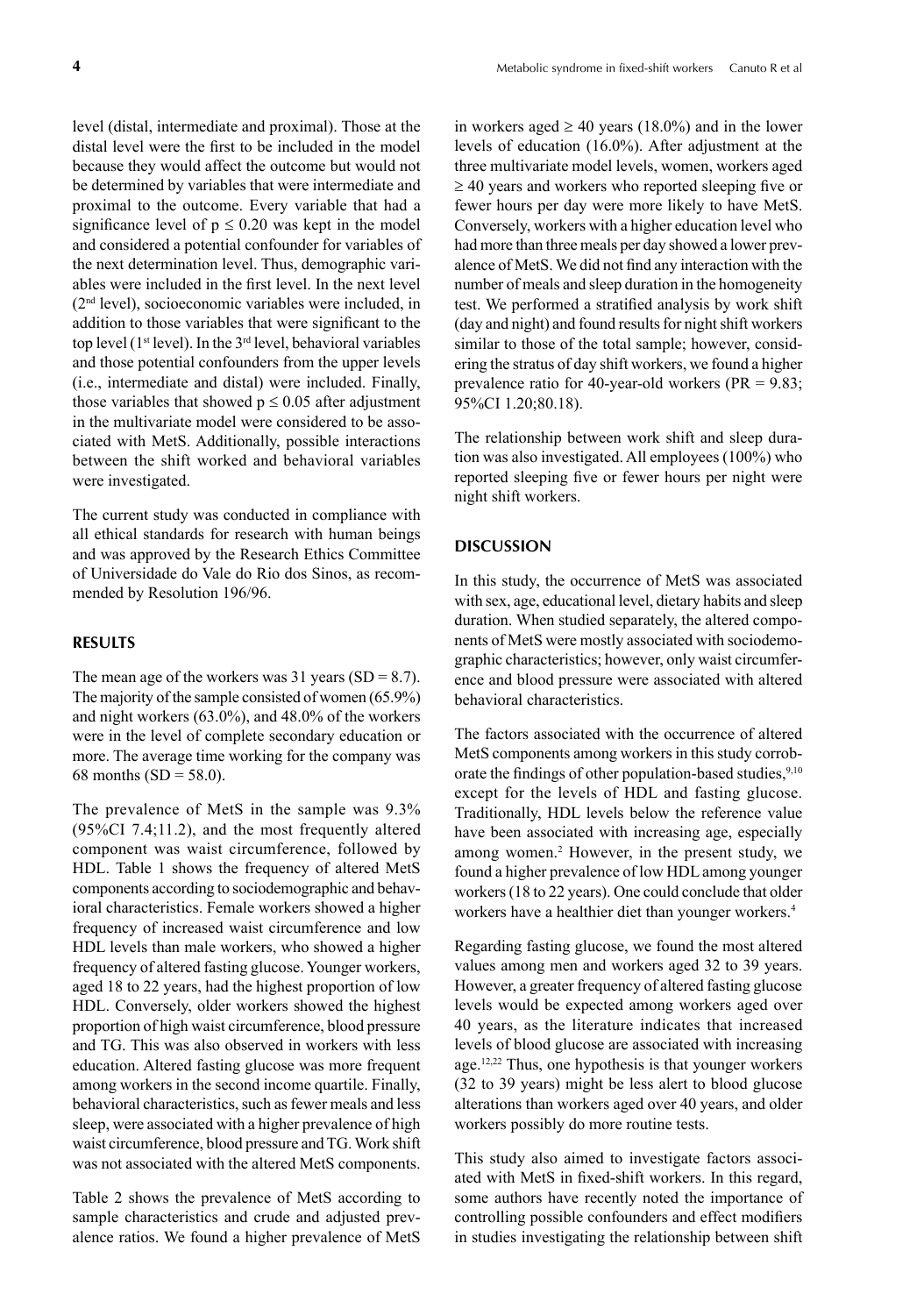| Variable                                                  | Waist<br>circumference<br>Male $\geq$ 94 cm |           | <b>HDL</b><br>$Male < 40$ mg/dL |           | Blood pressure<br>$\geq$ 130/85 mmHg |           | $TG \geq 150$ mg/dL |           | Fasting glucose $\geq$<br>$100$ mg/dL |          |
|-----------------------------------------------------------|---------------------------------------------|-----------|---------------------------------|-----------|--------------------------------------|-----------|---------------------|-----------|---------------------------------------|----------|
|                                                           | Female $\geq 80$ cm                         |           | Female $<$ 50 mg/dL             |           |                                      |           |                     |           |                                       |          |
|                                                           | $\frac{0}{0}$                               | 95%Cl     | $\%$                            | 95%Cl     | $\%$                                 | 95%Cl     | $\%$                | 95%CI     | $\frac{0}{0}$                         | 95%CI    |
| Total                                                     | 48.4                                        | 45.5;51.2 | 33.8                            | 30.7;36.9 | 12.8                                 | 10.9;14.7 | 8.7                 | 6.9;10.5  | 4.2                                   | 2.9;5.5  |
| Sex                                                       | < 0.001                                     |           | < 0.001                         |           | 0.061                                |           | 0.943               |           | < 0.001                               |          |
| Male                                                      | 26.9                                        | 22.6;31.2 | 12.4                            | 8.6;16.1  | 10.3                                 | 7.4;13.2  | 8.8                 | 5.6;11.9  | 6.1                                   | 3.4;8.9  |
| Female                                                    | 59.9                                        | 56.4;63.3 | 44.8                            | 40.8;48.7 | 14.1                                 | 11.6;16.5 | 8.6                 | 6.3;10.9  | 1.5                                   | 0.5;2.5  |
| Age (quintiles)                                           | < 0.001                                     |           | 0.017                           |           | < 0.001                              |           | < 0.001             |           | 0.003                                 |          |
| 18 to 22 years                                            | 32.7                                        | 26.8;38.5 | 44.8                            | 37.2;52.5 | 2.4                                  | 0.5;4.3   | 5.4                 | 1.9;8.9   | 0.6                                   | 0.0;1.8  |
| 23 to 26 years                                            | 34.5                                        | 28.6;40.3 | 34.0                            | 27.2;40.8 | 7.5                                  | 4.2;10.7  | 6.3                 | 2.8;9.7   | 3.1                                   | 0.6;5.6  |
| 27 to 31 years                                            | 49.1                                        | 42.4;55.8 | 28.9                            | 21.8;36.0 | 10.6                                 | 6.5;14.7  | 6.9                 | 2.9;10.9  | 0.1                                   | 0.0;1.8  |
| 32 to 39 years                                            | 56.7                                        | 50.5;62.9 | 31.7                            | 25.3;38.1 | 18.0                                 | 2.5;13.2  | 5.8                 | 2.6;9.1   | 6.8                                   | 3.3;10.3 |
| $\geq$ 40 years                                           | 71.2                                        | 65.4;77.1 | 30.3                            | 23.6;36.9 | 26.2                                 | 20.5;31.9 | 18.6                | 13.0;24.2 | 3.2                                   | 0.6;5.7  |
| Education                                                 | < 0.001                                     |           | 0.864                           |           | < 0.001                              |           | 0.012               |           | 0.691                                 |          |
| 1 <sup>st</sup> to 4 <sup>th</sup> grade<br>of elementary | 63.2                                        | 56.7;69.7 | 34.1                            | 26.8;41.4 | 20.3                                 | 14.2;25.7 | 15.0                | 9.5;20.4  | 4.2                                   | 1.1;7.2  |
| 5 <sup>th</sup> to 8 <sup>th</sup> grade<br>of elementary | 56.9                                        | 51.4;62.4 | 34.3                            | 28.1;40.5 | 16.3                                 | 12.1;20.4 | 8.7                 | 5.0;12.3  | 3.0                                   | 0.8;5.2  |
| Incomplete<br>secondary                                   | 36.5                                        | 27.1;45.9 | 37.5                            | 26.4;48.9 | 7.7                                  | 2.5;12.9  | 5.5                 | 2.7;11.0  | 4.2                                   | 0.0;8.9  |
| $\geq$ complete<br>secondary                              | 40.4                                        | 36.4;44.4 | 32.6                            | 28.2;37.0 | 9.1                                  | 6.7;11.4  | 6.8                 | 4.5;9.2   | 2.5                                   | 1.0;3.9  |
| Income (quartiles)                                        | 0.278                                       |           | 0.885                           |           | 0.402                                |           | 0.809               |           | 0.001                                 |          |
| T                                                         | 49.5                                        | 42.6;56.4 | 31.5                            | 25.1;37.9 | 12.1                                 | 7.6;16.6  | 7.3                 | 3.7;10.8  | 1.0                                   | 0.0;2.3  |
| Ш                                                         | 45.9                                        | 38.9;52.1 | 35.1                            | 28.8;41.4 | 13.0                                 | 8.6;17.5  | 9.0                 | 5.9;13.9  | 6.7                                   | 3.4;10.0 |
| Ш                                                         | 51.3                                        | 44.8;57.7 | 33.3                            | 27.2;39.4 | 16.6                                 | 11.8;21.4 | 8.9                 | 5.3;12.6  | 1.3                                   | 0.7;5.1  |
| IV                                                        | 54.6                                        | 48.1;61.1 | 27.8                            | 27.9;40.2 | 16.6                                 | 11.7;21.4 | 9.2                 | 5.4;12.9  | 3.0                                   | 0.0;2.8  |
| Work shift                                                | 0.641                                       |           | 0.249                           |           | 0.467                                |           | 0.723               |           | 0.434                                 |          |
| Day                                                       | 49.9                                        | 43.6;54.5 | 35.9                            | 30.6;41.1 | 13.5                                 | 9.7;17.2  | 9.20                | 6.0;12.3  | 4.9                                   | 2.5;7.2  |
| Night                                                     | 50.7                                        | 46.6;54.8 | 32.1                            | 28.3;35.9 | 15.3                                 | 12.3;18.2 | 8.51                | 6.2;10.8  | 3.8                                   | 2.2;5.4  |
| Meals/day                                                 | 0.003                                       |           | 0.794                           |           | 0.029                                |           | 0.054               |           | 0.718                                 |          |
| $\leq$ 3 meals                                            | 51.4                                        | 47.9;54.8 | 34.1                            | 30.3;37.8 | 14.3                                 | 11.8;16.7 | 9.9                 | 7.6;12.3  | 2.9                                   | 1.6;4.3  |
| $>$ 3 meals                                               | 42.4                                        | 37.5;47.3 | 33.2                            | 2.8;38.6  | 9.8                                  | 6.8;12.7  | 6.1                 | 3.3;8.8   | 3.4                                   | 1.3;5.4  |
| Sleep duration                                            | 0.026                                       |           | 0.535                           |           | 0.018                                |           | 0.163               |           | 0.235                                 |          |
| > 5h                                                      | 46.8                                        | 43.7;50.0 | 33.3                            | 29.9;36.7 | 11.6                                 | 9.6;13.7  | 8.0                 | 6.1;10.0  | 3.4                                   | 2.9;4.7  |
| $\leq 5$ h                                                | 54.7                                        | 48.4;61.1 | 35.8                            | 28.6;42.9 | 17.4                                 | 12.5;22.2 | 11.4                | 6.6;16.1  | 1.7                                   | 0.0;3.6  |

**Table 1.** Prevalence of altered MetS components according to sociodemographic and behavioral characteristics among fixed-shift workers in Southern Brazil, 2010. ( $N = 902$ )

HDL: high-density lipoprotein; TG: triglycerides

work and chronic noncommunicable diseases such as MetS.5,6 Therefore, here we proposed a conceptual model defined *a priori* that considered distal, intermediate and proximal variables related to outcome. The variables entered in each determination level were controlled for the variables on the same level and, when appropriate, for the variables on upper levels. Thus, the influence of potential confounding factors, such as demographic, socioeconomic and behavioral characteristics, was controlled when necessary. In addition, we performed statistical interaction tests to detect possible effect modifying variables.

A higher prevalence of MetS was found in older and less educated workers. Two previous studies on shift workers also reported that age was directly associated with MetS.<sup>7,11,18</sup> However, this study is the first to investigate sociodemographic variables and MetS in shift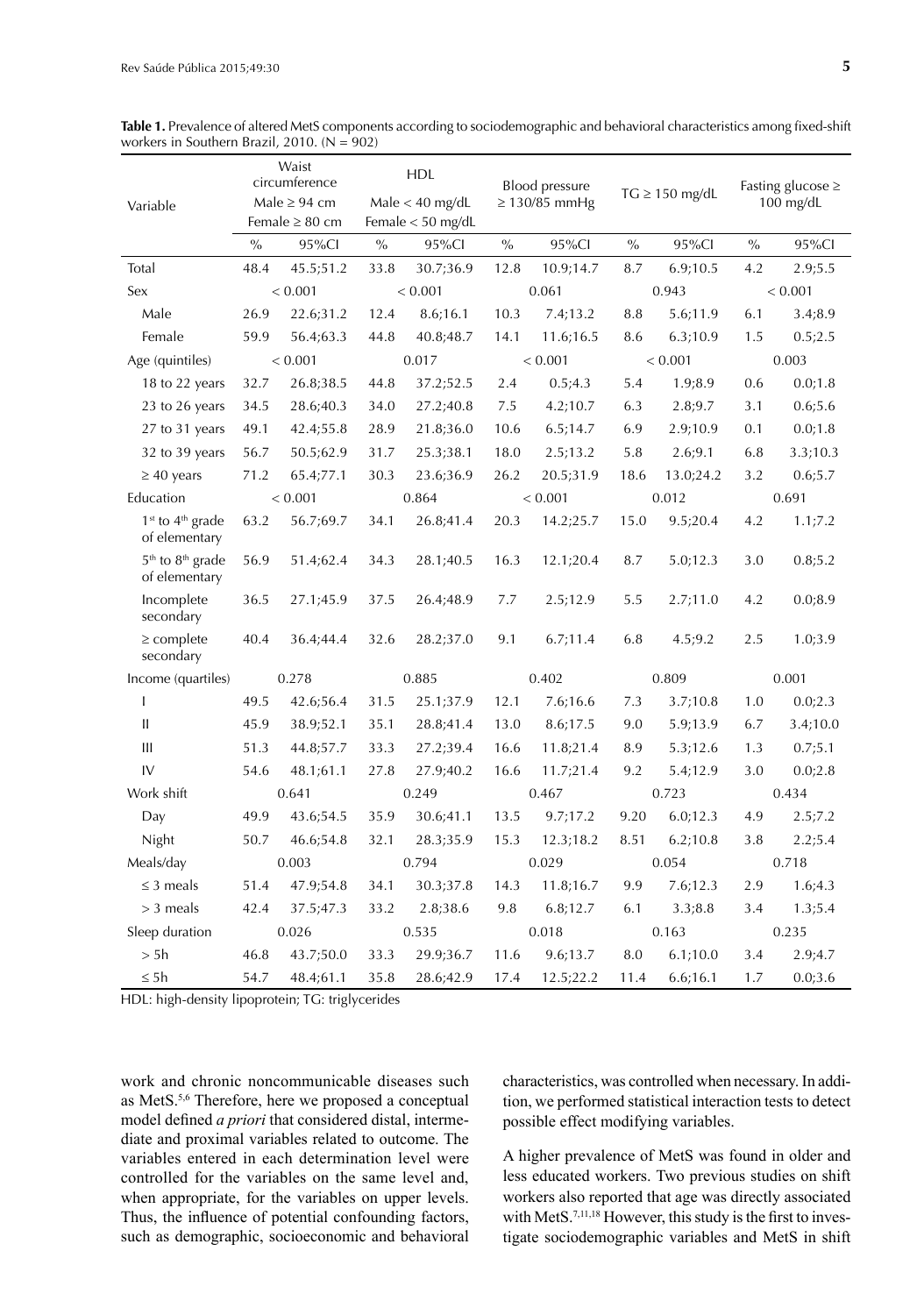|                                                        | Prevalence |       |            | Crude Analysis |            |         | <b>Adjusted Analysis</b> |           |         |
|--------------------------------------------------------|------------|-------|------------|----------------|------------|---------|--------------------------|-----------|---------|
| Variable                                               | n          | $\%$  | 95%Cl      | PR             | 95%Cl      | p       | PR                       | 95%Cl     | p       |
| 1 <sup>st</sup> Level                                  |            |       |            |                |            |         |                          |           |         |
| Sex                                                    |            |       |            |                |            |         |                          |           |         |
| Male                                                   | 307        | 5.2   | 2.7;7.7    | 1              |            | 0.004   | 1                        |           | 0.003   |
| Female                                                 | 595        | 11.4  | 8.8;14.0   | 2.20           | 1.30;3.71  |         | 2.16                     | 1.28;3.64 |         |
| Marital status                                         |            |       |            |                |            |         |                          |           |         |
| Without partner                                        | 625        | 10.9  | 8.4;13.3   | 1.80           | 1.11;3.19  |         | 1.35                     | 0.80;2.30 |         |
| With partner                                           | 277        | 5.7   | 3.0;8.5    | $\mathbf{1}$   |            | 0.018   | $\mathbf{1}$             |           | 0.297   |
| Skin color                                             |            |       |            |                |            |         |                          |           |         |
| White                                                  | 772        | 9.3   | 7.2;11.4   | 1              |            | 0.986   |                          |           |         |
| Other                                                  | 281        | 9.4   | 4.2;14.5   | 1.01           | 0.56;1.80  |         |                          |           |         |
| Age (quintiles)                                        |            |       |            |                |            |         |                          |           |         |
| 18 to 22 years                                         | 188        | 4.2   | 1.1;7.4    | $\mathbf{1}$   |            | < 0.001 | $\mathbf{1}$             |           | < 0.001 |
| 23 to 26 years                                         | 189        | 5.3   | 2.1;8.5    | 1.24           | 0.4;3.2    |         | 1.21                     | 0.47;3.15 |         |
| 27 to 31 years                                         | 159        | 6.9   | 2.9;10.9   | 1.62           | 0.6;4.1    |         | 1.57                     | 0.62;4.02 |         |
| 32 to 39 years                                         | 202        | 10.4  | 6.1;14.6   | 2.40           | 1.1;5.6    |         | 2.28                     | 1.00;5.27 |         |
| $\geq 40$ years                                        | 164        | 18.0  | 13.0;24.2  | 4.40           | 2.0;9.5    |         | 3.90                     | 1.78;8.93 |         |
| $2st$ Level                                            |            |       |            |                |            |         |                          |           |         |
| Education                                              |            |       |            |                |            |         |                          |           |         |
| 1 <sup>st</sup> to 4 <sup>th</sup> grade of elementary | 167        | 16.2  | 10.5;21.8  | $\mathbf{1}$   |            | < 0.001 | $\mathbf{1}$             |           | 0.047   |
| 5 <sup>th</sup> to 8 <sup>th</sup> grade of elementary | 228        | 12.7  | 8.4;17.1   | 0.78           | 0.48;1.27  |         | 0.89                     | 0.54;1.48 |         |
| Incomplete secondary                                   | 72         | 4.2   | 0.0;8.9    | 0.25           | 0.08;0.82  |         | 0.46                     | 0.13;1.57 |         |
| $\geq$ complete secondary                              | 434        | 5.7   | 3.5;8.1    | 0.35           | 0.21;0.59  |         | 0.55                     | 0.29;1.06 |         |
| Income (quartiles)                                     |            |       |            |                |            |         |                          |           |         |
| I                                                      | 206        | 7.28  | 3.70;10.85 | $\mathbf{1}$   |            | 0.080   | $\mathbf{1}$             |           | 0.053   |
| Ш                                                      | 222        | 8.56  | 4.85;12.23 | 1.17           | 0.61;2.25  |         | 1.13                     | 0.60;2.12 |         |
| Ш                                                      | 234        | 9.40  | 5.63;13.17 | 1.29           | 0.68;2.13  |         | 1.25                     | 0.68;2.34 |         |
| IV                                                     | 229        | 12.22 | 7.95;16.50 | 1.67           | 0.92;3.06  |         | 1.73                     | 0.96;3.14 |         |
| Work shift                                             |            |       |            |                |            |         |                          |           |         |
| Day                                                    | 326        | 8.5   | 5.5;11.6   | $\mathbf{1}$   |            | 0.575   |                          |           |         |
| Night                                                  | 576        | 9.7   | 7.3;12.1   | 1.13           | 0.73;1.74  |         |                          |           |         |
| 3 <sup>rd</sup> Level                                  |            |       |            |                |            |         |                          |           |         |
| Physical activity                                      |            |       |            |                |            |         |                          |           |         |
| Inactive                                               | 582        | 9.4   | 7.0;11.9   | $\mathbf{1}$   |            | 0.848   |                          |           |         |
| Active                                                 | 320        | 9.1   | 5.9;12.2   | 0.96           | 0.62; 1.47 |         |                          |           |         |
| Smoking                                                |            |       |            |                |            |         |                          |           |         |
| Never smoked                                           | 785        | 8.9   | 6.9;10.9   | $\mathbf{1}$   |            | 0.449   |                          |           |         |
| Ex-smoker                                              | 80         | 12.5  | 5.1;19.9   | 1.40           | 0.75;2.6   |         |                          |           |         |
| Smoker                                                 | 36         | 11.1  | 0.3;21.8   | 1.24           | 0.48;3.2   |         |                          |           |         |
| Meals/day                                              |            |       |            |                |            |         |                          |           |         |
| $\leq$ 3 meals                                         | 610        | 11.1  | 8.6;13.6   | $\mathbf{1}$   |            | 0.008   | 1                        |           | 0.002   |
| $>$ 3 meals                                            | 292        | 5.5   | 2.8;8.1    | 0.49           | 0.29;0.83  |         | 0.43                     | 0.26;0.73 |         |
| Alcohol intake                                         |            |       |            |                |            |         |                          |           |         |
| No drinking                                            | 321        | 10.9  | 7.5;14.3   | $\mathbf{1}$   |            | 0.213   |                          |           |         |
| Mild to moderate drinking                              | 552        | 8.5   | 6.1;10.8   | 0.78           | 0.51;1.18  |         |                          |           |         |
| Heavy drinking                                         | 29         | 6.9   | 0.0;16.7   | 0.63           | 0.16;2.5   |         |                          |           |         |
| Sleep duration                                         |            |       |            |                |            |         |                          |           |         |
| > 5h                                                   | 730        | 8.3   |            | $\mathbf{1}$   |            | 0.041   | $\mathbf{1}$             |           | 0.017   |
| $\leq 5h$                                              |            |       | 6.3;10.3   |                |            |         |                          |           |         |
|                                                        | 172        | 13.4  | 8.2;18.5   | 1.60           | 1.02;2.51  |         | 1.70                     | 1.09;2.24 |         |

**Table 2.** Prevalence and crude and adjusted prevalence ratios for metabolic syndrome according to demographic, socioeconomic and behavioral characteristics among fixed-shift workers in Southern Brazil, 2010. (N = 902)

 $1<sup>st</sup>$  level: demographic variables (sex, skin color, marital status, age);  $2<sup>st</sup>$  level:  $1<sup>st</sup>$  level + socioeconomic variables (education, income, work shift); 3<sup>rd</sup> level: 1<sup>st</sup> level and 2<sup>st</sup> level + behavioral variables (smoking, physical activity, alcohol intake, number of meals/day and sleep duration)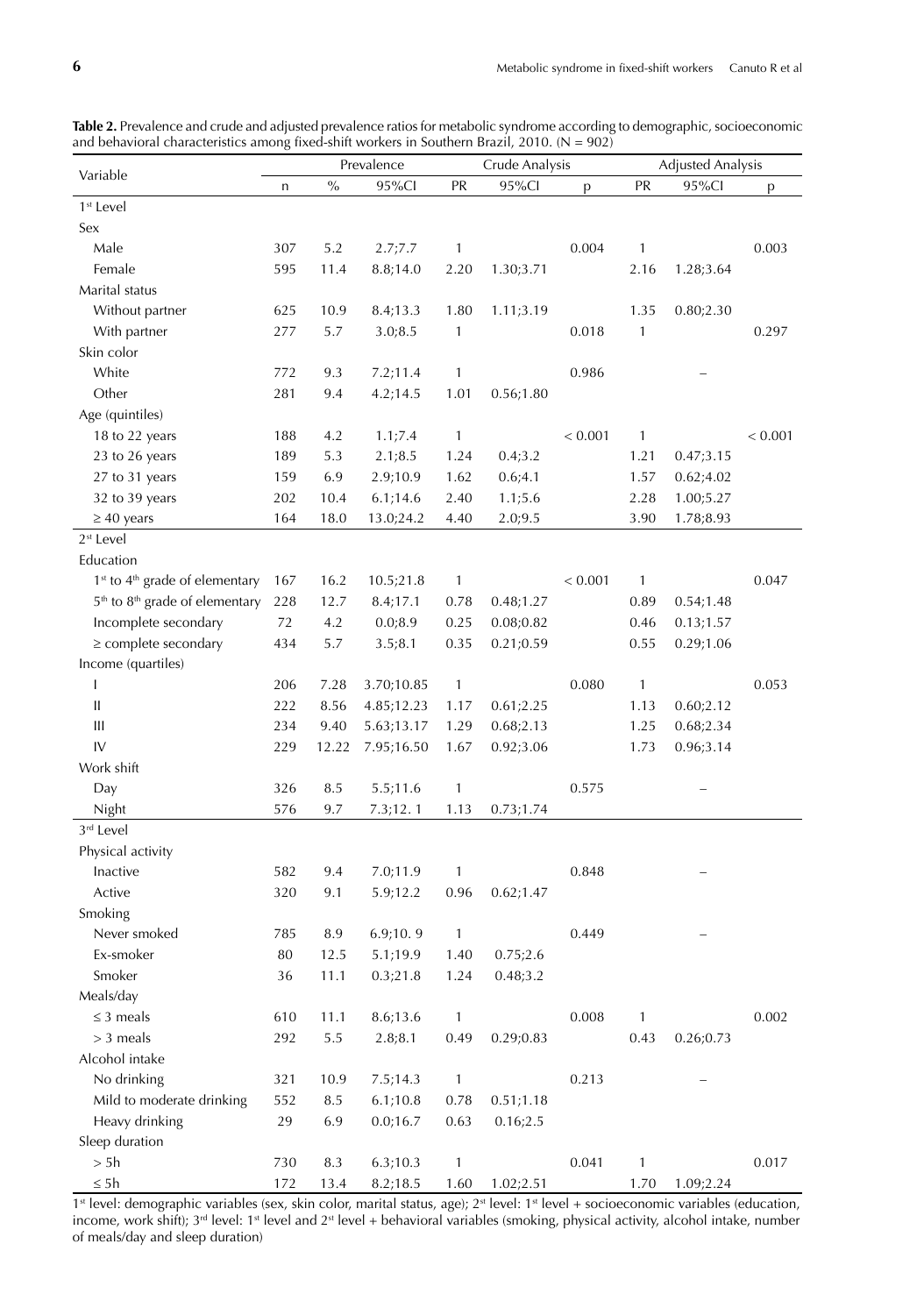workers. Studies on this topic have been conducted only in the general population and have found a similar higher prevalence of MetS among women with lower educational levels.<sup>16,18</sup>

The development of MetS is also strongly influenced by the individual's behavioral characteristics. Among the behavioral factors investigated in this study, the number of meals during the day and the duration of sleep were related to MetS. Workers who had a higher number of meals showed a lower prevalence of MetS. The statistical interaction between the number of meals and work shift was tested, but no association was found. Esquirol et al7 conducted a similar investigation among shift workers in France and found similar results. Workers who had breakfast, an afternoon snack and an evening snack in addition to lunch and dinner had a lower prevalence of MetS compared with those who had fewer meals. Having meals more often leads to better appetite control, greater effect of postprandial thermogenesis, largest mobilization of lipids due to repeated stimulation of the sympathetic nervous system, lower elevation in plasma glucose and less variation in insulin levels and C-peptide,<sup>14</sup> all of which could possibly explain this difference.

The association between sleep duration, shift work and metabolic disorders has been the object of several observational studies in the last decade. However, because most studies do not include sleep in their analysis models, it is impossible to determine if sleep is a confounder, an effect modifier variable or a mediator in the causal pathway that connects shift work to MetS.<sup>5</sup> Three studies that investigated this relationship by treating sleep as a confounding factor obtained controversial results: one found a negative association between the presence of shift work and MetS,<sup>12</sup> and the other two found a positive association between night shift work and MetS.15,24 In this study, workers who slept five or fewer hours per day had a higher prevalence of MetS and were all night shift workers. Thus, it seems that night shift work leads these workers to sleep deprivation, suggesting that sleep may be a mediating factor in the relationship between night shift work and MetS.

The hormonal regulation that occurs during sleep and its multiple peripheral effects depend on sleep duration and quality, indicating that sleep deprivation has deleterious health effects. Thus, observational and experimental studies have documented shortening of

#### **REFERENCES**

1. Alberti KG, Eckel RH, Grundy SM, Zimmet PZ, Cleeman JI, Donato KA, et al. Harmonizing the metabolic syndrome: a joint interim statement of the International Diabetes Federation Task Force on Epidemiology and Prevention; National Heart, Lung, and Blood Institute; American Heart Association; World Heart Federation; International

sleep as an independent risk factor in the occurrence of MetS.14 Wu et al demonstrated that reduced sleep time ( $\leq 6$  h/day) was positively associated with MetS.<sup>25</sup> Additionally, decreased sleep duration has been linked to several metabolic disorders, such as glucose intolerance, insulin resistance, dyslipidemia, hypertension and systemic inflammatory processes.<sup>9,17,20</sup>

Our findings should be interpreted considering three aspects. First, the study uses a cross-sectional design, which is inadequate to establish a temporal relationship between the events or variables of interest. Second, knowing their altered metabolic parameters might have led the workers to change their lifestyle, including work shift changes – reverse causality. For example, our findings show that, among daytime workers, the prevalence of MetS was approximately nine times higher in older individuals than in younger ones. It is possible that, after developing metabolic disorders and other chronic diseases, older shift workers are transferred to the day shift. Third, this survey was conducted among fixedshift workers, and the survey findings cannot be extrapolated to rotating-shift workers. Finally, this study was conducted with a population of workers and, as a consequence, was susceptible to the healthy worker effect. It may have caused a lower exposure of individuals to risky behaviors, which is consistent with the low prevalence of smoking and alcohol consumption found in this sample.

We believe that our study provides important contributions to the understanding of how fixed-shift workers may be more exposed to the development of metabolic disorders compared with the general population. We found that higher educational level and number of meals per day were protective factors for MetS in fixed-shift workers, whereas being of the female sex, of older age and deprived of sleep are risk factors for MetS. Night shift work was not associated with MetS, but sleep deprivation appeared to be a linking factor between night shift work and MetS. Additionally, altered MetS components were mostly associated with sociodemographic characteristics, and high waist circunference and blood pressure were associated with sociodemographic and behavioural characteristics. To better elucidate the role of each of the independent variables in determining MetS in shift workers, future longitudinal studies that include all possible risk factors for MetS determination, including duration and quality of sleep, should be conducted.

Atherosclerosis Society; International Association for the Study of Obesity. *Circulation*. 2009;120(16):1640-5. DOI:10.1161/CIRCULATIONAHA.109.192644

2. Bello N, Mosca L. Epidemiology of coronary heart disease in women. *Prog Cardiovasc Dis*. 2004;46(4):287-95. DOI:10.1016/j.pcad.2003.08.001